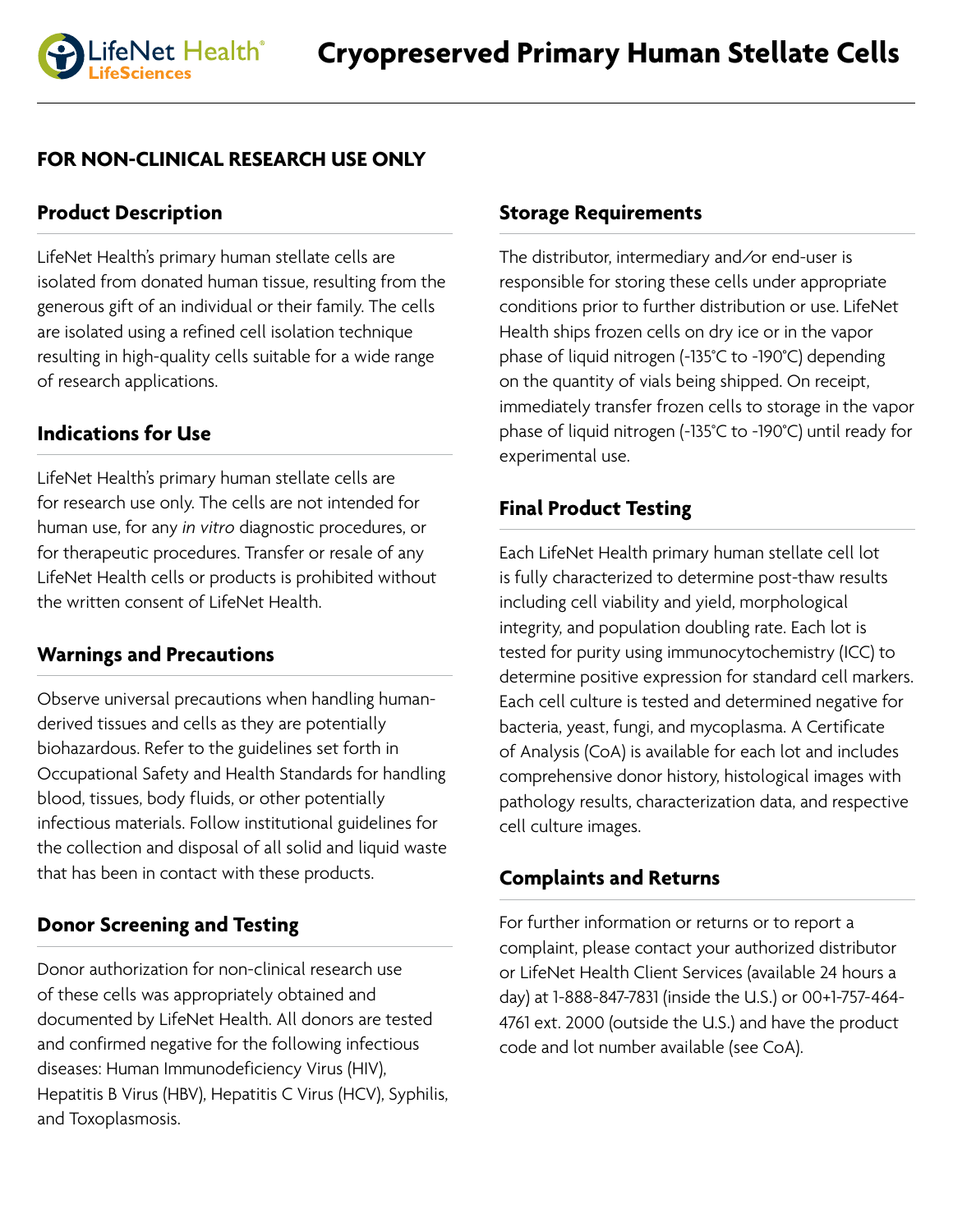# **Human Stellate Cell Protocols**

It is important to read and understand the following instructions prior to use. Improper handling may adversely affect cell quality and performance.

#### **Recommended Supplies and Reagents**

| <b>Complete Media:</b>     | DMEM + 10% FBS + 1% Antibiotic/Antimycotic<br>DMEM: Life Technologies #11965-092 (500 mL)<br>Fetal Bovine Serum (FBS): Gemini Bio #100-106 (55 mL)<br>Antibiotic/Antimycotic: Life Technologies #15240-062 (5.5mL) |
|----------------------------|--------------------------------------------------------------------------------------------------------------------------------------------------------------------------------------------------------------------|
| <b>Wash Buffer:</b>        | PBS: Corning/Mediatech #21-040-CM w/o Calcium & Magnesium                                                                                                                                                          |
| Detachment:                | Trypsin (0.25%)/EDTA (2.21 mM) in HBSS: Corning/Mediatech #25-053-CL<br>OR TrypLE Express, Gibco/Thermo Fisher cat# 12604-021                                                                                      |
| <b>Cryopreservation:</b>   | Cellbanker®1 freezing media: Amsbio #11888                                                                                                                                                                         |
| <b>Culture Vessels:</b>    | Falcon/Corning 100 mm dish #353003                                                                                                                                                                                 |
| <b>Freezing Container:</b> | Nalgene "Mr. Frosty" #5100-0001                                                                                                                                                                                    |

### **Thawing Procedure**

- 1. Warm Complete Media in 37°C water bath; clean exterior of bottle with 70% ethanol before use
- 2. In Biological Safety Cabinet (BSC): Aliquot 9 mL of warmed Complete Media into sterile 15 mL centrifuge tube
- 3. Hold cryovial(s) in a 37°C water bath to thaw without submerging the cap in water (hold until only a sliver of ice remains, approximately 1.5-2 minutes)
- 4. Remove from water bath and clean exterior of vial(s) with 70% ethanol before placing into BSC
- 5. In BSC: Transfer entire contents of cryovial(s) into the 15 mL tube, containing 10 mL of warm Complete Media, using a 1.0 mL sterile pipet
- 6. In BSC: Remove 1 mL of the cell suspension from the 15 mL tube and use it to rinse the cryovial(s) to capture residual cells; return the 1 mL rinse to the 15 mL tube
- 7. In BSC: Cap the 15 mL tube and mix gently

### **Centrifuge Procedure**

- 1. Centrifuge cells at 500 x g for 5 minutes at room temperature
- 2. IN BSC: Gently aspirate supernatant, then re-suspend pellet in an appropriate volume of fresh Complete Media

## **Plating Procedure**

- 1. Enumerate viable cells using lab standard methods and procedures
- 2. IN BSC: Pre-fill culture vessels with ½ standard total media volume
- 3. IN BSC: Dispense cells at a seeding density of 5,000 cells/cm<sup>2</sup> or 280,000 cells per 100 mm plate and immediately swirl gently to distribute

**Note:** stellate cells adhere quickly to culture dishes and best results are achieved when cells are distributed by swirling immediately after dispensing

- 4. IN BSC: Add sufficient volume to reach total culture vessel volume with warmed Complete Media (suggested media volume: 0.16-0.18 mL/cm<sup>2</sup> of vessel surface growth area)
- 5. Place culture vessels in humidified 37°C incubator  $\omega$  5% CO<sub>2</sub>

## **Cell Culture Maintenance Procedure**

- 1. IN BSC: Aspirate and replace culture media every 3-4 days using 10 mL of fresh warmed Complete Media per 100 mm dish or the appropriate volume of fresh warmed Complete Media to each vessel (suggested maintenance media volume: 0.16-0.18 mL/cm<sup>2</sup> of vessel surface growth area)
- 2. Continue this schedule until cells reach >85% confluence, at which point they should be detached from the culture dish and passaged or cryopreserved